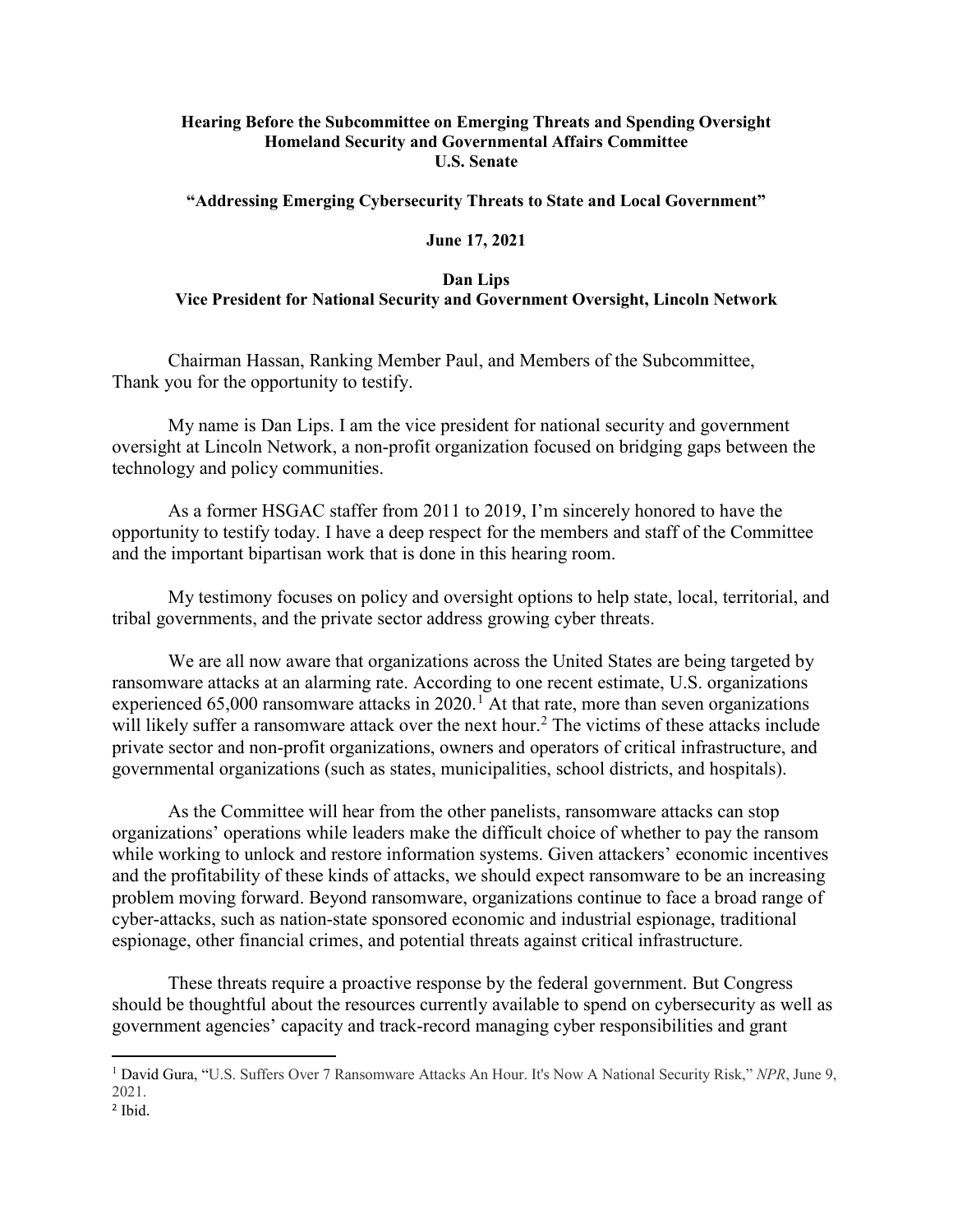programs. According to Comptroller General Gene Dodaro, the United States is on an unsustainable fiscal path.<sup>[3](#page-1-0)</sup> The Government Accountability Office (GAO) has warned that interest payments on the federal debt will exceed \$1 trillion by 2033 and that the growing debt could bring a "large reduction in the value of the dollar" and limit Congress's ability to use fiscal policy to respond to future national emergencies.<sup>[4](#page-1-1)</sup>

With this context, what should Congress, and specifically the Committee and Subcommittee, do to help states, localities, tribal, and territorial governments to manage growing cybersecurity risks?

I will offer four recommendations.

 $\overline{a}$ 

## 1. **Congress should streamline federal rules to reduce state governments' compliance costs to allow more state resources to be spent on improving security.**

For years, a top advocacy priority of the National Association of State Chief Information Officers ("NASCIO") has been for the federal government to "harmonize disparate federal cybersecurity regulations" and normalize the federal agency audit process.<sup>[5](#page-1-2)</sup> For example, the Internal Revenue Service, Social Security Administration, and the Health and Human Services Department, among many others, have specific, and in some cases contradictory, rules for how to protect Americans' information. In 2020, GAO issued a report examining this problem and found that "the percentage of total requirements with conflicting parameters ranged from 49 percent to 79 percent."[6](#page-1-3)

As a result, state officials spend much of their time on bureaucratic compliance. In 2018 testimony before the House Oversight Committee, the Oklahoma state CIO said that his office spent 10,712 hours on "compliance activities and support" that year, which amounted to five employees' entire year of work and nearly half of his team's time spent answering federal rules and audits.<sup>[7](#page-1-4)</sup>

Streamlining federal rules would reduce the compliance burden imposed on state governments and free up time and resources currently devoted to compliance towards security. This would improve the cybersecurity posture of both state and local governments. In 2020, NASCIO and the National Governors Association issued a joint report describing how state governments were establishing initiatives to partner with localities to improve cybersecurity.[8](#page-1-5)

<span id="page-1-0"></span><sup>3</sup> U.S. Government Accountability Office, GAO-21-275SP, *The Nation's Fiscal Health: After Pandemic Recovery, Focus Needed on Achieving Long-Term Fiscal Sustainability* (2021), https://www.gao.gov/products/gao-21-275sp. <sup>4</sup> Ibid.

<span id="page-1-2"></span><span id="page-1-1"></span><sup>&</sup>lt;sup>5</sup> "NASCIO Releases 2021 Federal Advocacy Priorities: Continues Call for Harmonized Cyber Regulations,"<br>NASCIO, January 14, 2021, at: https://www.gao.gov/products/gao-21-275sp.

<span id="page-1-3"></span><sup>&</sup>lt;sup>6</sup> U.S. Government Accountability Office, *GAO-20-123, Cybersecurity: Select Federal Agencies Need to Coordinate on Requirements and Assessments of States* (2020), https://www.gao.gov/products/gao-20-123.

<span id="page-1-4"></span><sup>7</sup> James "Bo" Reese, "Regulatory Divergence: Failure of the Administrative State" Statement Before Oversight and Government Reform Committee, 2018.

<span id="page-1-5"></span><sup>8</sup> NGA and NASCIO, *Stronger Together: State and Local Cybersecurity Collaboration* (2020),

https://www.nga.org/wp-content/uploads/2020/01/NASCIO\_NGAStatesLocalCollaboration.pdf.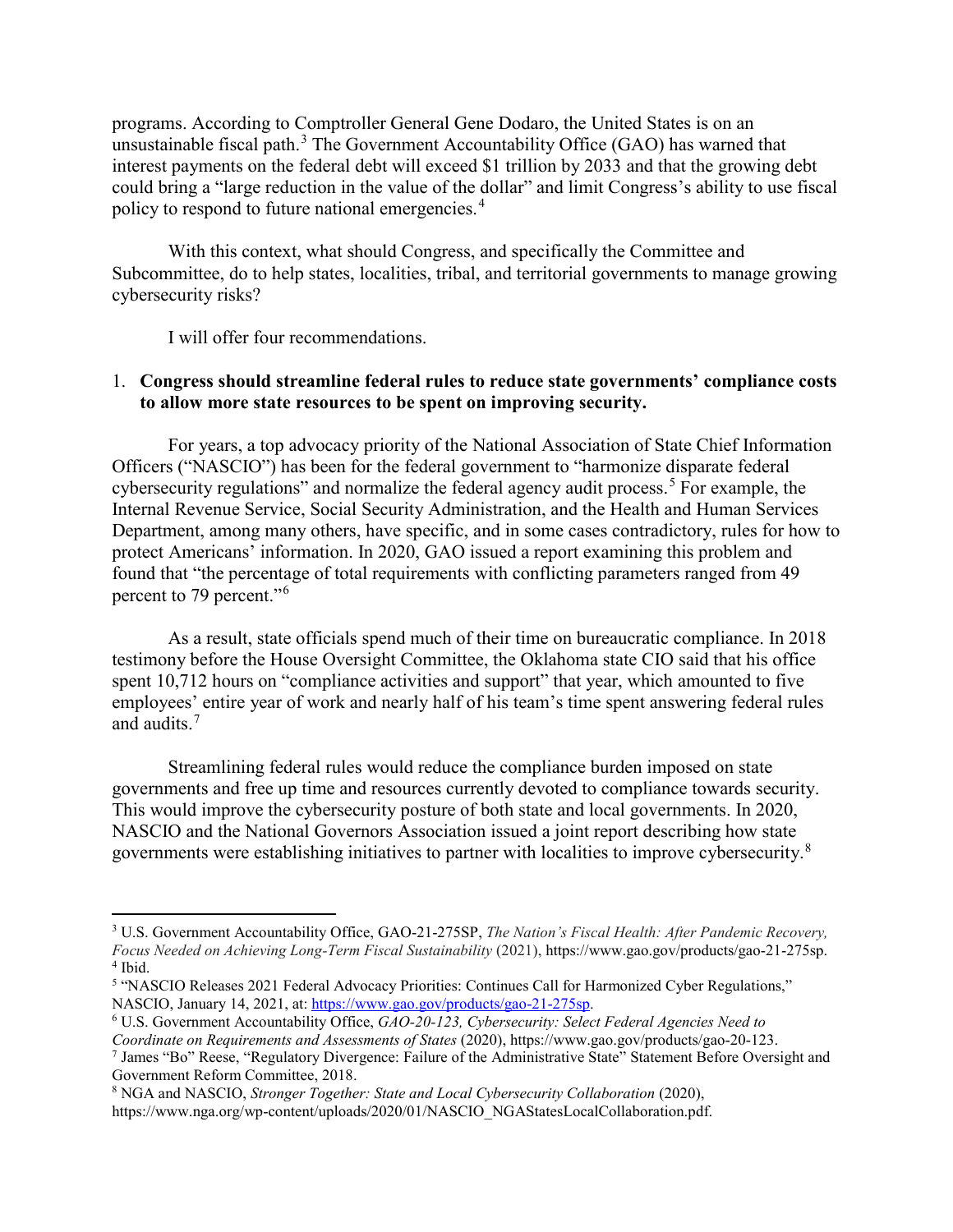In the past, the National Governors Association has joined NASCIO in writing to the Office of Management and Budget (OMB) to ask the administration to address this problem of overlapping and contradictory federal information security rules.<sup>[9](#page-2-0)</sup> Last May, GAO reported that OMB had issued guidance directing federal agencies to coordinate information security rules and compliance requirements, but had not required agencies to do so.<sup>[10](#page-2-1)</sup> The Committee should pass legislation directing OMB to require agencies to harmonize information security rules to reduce the compliance burden on state governments.

# 2. **Congress should prioritize cybersecurity in existing homeland security grant programs and states should use currently available federal funds to close cybersecurity capability gaps.**

Simply streamlining the compliance burden alone will not close state and local governments' capability gaps to address current cyber threats. This will also require additional resources. I appreciate that there is interest in Congress and among members of the Committee to establish a new federal grant program for cybersecurity.

But the Department of Homeland Security, through the Federal Emergency Management Agency, already awards more than \$1 billion annually to state and local partners to address homeland security needs including cybersecurity.<sup>[11](#page-2-2)</sup>In the past, DHS has required states and localities to use 5 percent of their homeland security grant funds to improve cybersecurity capabilities. In February, Secretary Mayorkas stated that the Department would increase that requirement to 7.5 percent.<sup>[12](#page-2-3)</sup> Congress, however, could require even larger percentages to be spent on cybersecurity. DHS's homeland security grants were expanded after the 2001 terrorist attacks to address existing counterterrorism and public safety capability gaps and buy-down risk. But past oversight by GAO and members of the Committee, including my former boss Senator Tom Coburn, have raised questions about the extent to which these funds have been used to measurably buy-down risk<sup>[13](#page-2-4)</sup> or instead to subsidize routine public safety costs.<sup>[14](#page-2-5)</sup> Given current threats, it would be appropriate for states and urban areas to use existing DHS grant funds to improve cybersecurity capabilities.

Importantly, states and localities do not need to wait for new grant awards to do this. They already have billions in unused homeland security grants that could be readily deployed to address current cyber threats this year. In 2020, OMB reported that states had not spent \$2.7

<span id="page-2-0"></span> <sup>9</sup> Letter to Mick Mulvaney, OMB Director, "Reducing Burdensome Cyber Regulations," NGA and NASCIO, November 6, 2017, at: https://www.nga.org/advocacy-communications/letters-nga/reducing-burdensome-cyberregulations/.

<span id="page-2-2"></span><span id="page-2-1"></span><sup>10</sup> U.S. Government Accountability Office, GAO-20-123, *Cybersecurity: Select Federal Agencies Need to Coordinate on Requirements and Assessments of States* (2020), https://www.gao.gov/products/gao-20-123. <sup>11</sup> "FY2021 Homeland Security Grant Program," Federal Emergency Management Agency, https://www.fema.gov/grants/preparedness/homeland-security.

<span id="page-2-3"></span><sup>&</sup>lt;sup>12</sup> Benjamin Freed, "DHS announces \$25M increase in cybersecurity grant funding," *State Scoop*, February 25, 2021.

<span id="page-2-4"></span><sup>13</sup> U.S. Government Accountability Office, GAO-18-354, Homeland Security Grant Program: Additional Actions Could Further Enhance FEMA's Risk-Based Grant Assessment Model (2018), https://www.gao.gov/products/gao-18-354.

<span id="page-2-5"></span><sup>14</sup> Senator Tom Coburn, *Safety at Any Price: Assessing the Impact of Homeland Security Spending in U.S. Cities* (2012), Homeland Security and Governmental Affairs Committee.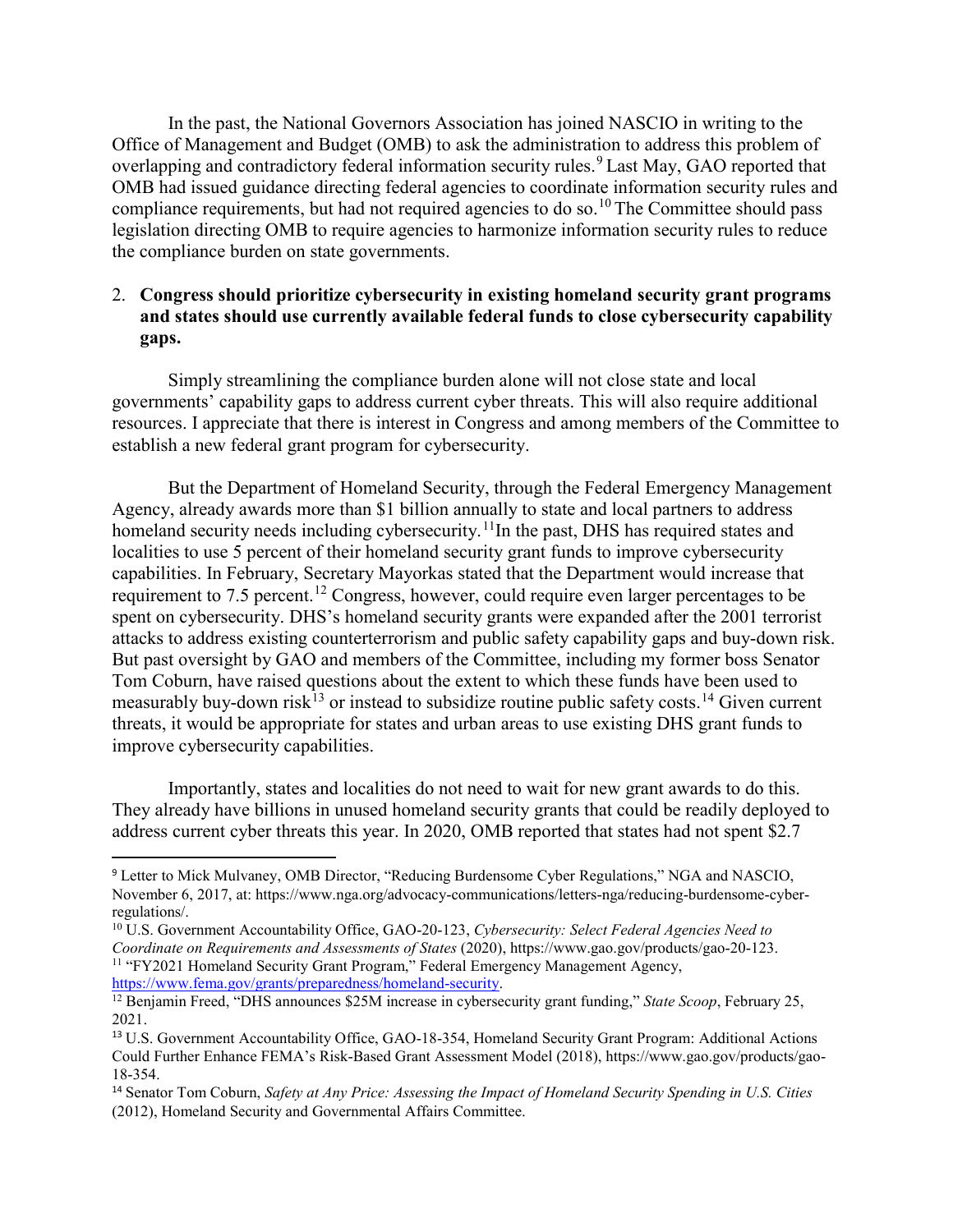billion of the \$5.3 billion that had been provided through the State Homeland Security Grant and the Urban Area Security Initiative programs between 20[15](#page-3-0) and 2020.<sup>15</sup> In other words, roughly 50 percent had not been spent. This means that at least \$2 billion, and perhaps more, is likely still unspent and could be used today to address current cybersecurity capability gaps.

Also, states, localities, and even state education agencies and school districts should consider how other currently available federal resources could be spent to improve cybersecurity. For example, the American Rescue Plan is providing \$350 billion to state, local, territorial, and tribal governments. According to the Treasury Department, Congress "provide[d] substantial flexibility" for governments to use these funds to meet local needs.<sup>[16](#page-3-1)</sup> Moreover, Congress has provided an unprecedented infusion of federal emergency funds to state education agencies during the pandemic. But at least \$180 billion of these emergency funds remained unspent as of this spring.<sup>[17](#page-3-2)</sup> These funds should primarily be used to reopen schools and help disadvantaged children recover from prolonged school closures that occurred during the pandemic. However, state education agencies could use some of the available funding to improve cybersecurity defense to protect against ransomware attacks on schools and prevent future schooling disruptions, which could create additional setbacks for American children.

 In short, state and local partners should use currently available resources to address current cybersecurity capability gaps before establishing new grant programs and awarding new funding. Congress and the Subcommittee should conduct oversight to determine what resources are currently available.

## 3. **The federal government should share meaningful threat information and security recommendations to help organizations manage cyber risks.**

Over the past decade, Congress has recognized the importance of improving information sharing about cyber threats and recommending best practices. Congress has passed bipartisan laws to establish federal programs and initiatives to facilitate information sharing. But nonpartisan oversight by GAO and the Inspector General have identified limitations and opportunities to improve DHS's information sharing programs.[18](#page-3-3) Concerns have included the timeliness of information shared, limited participation by private sector partners, and overclassification, to name a few. Congress and the Committee should press agencies to answer open

<span id="page-3-0"></span> <sup>15</sup> Dan Lips, "States and Cities Could Use Billions of Unspent DHS Grants to #Protect2020," *Lawfare*, February 28, 2020.

<span id="page-3-1"></span><sup>&</sup>lt;sup>16</sup> "Coronavirus State and Local Recovery Funds," U.S. Department of the Treasury,

[https://home.treasury.gov/policy-issues/coronavirus/assistance-for-state-local-and-tribal-governments/state-and](https://home.treasury.gov/policy-issues/coronavirus/assistance-for-state-local-and-tribal-governments/state-and-local-fiscal-recovery-funds)[local-fiscal-recovery-funds.](https://home.treasury.gov/policy-issues/coronavirus/assistance-for-state-local-and-tribal-governments/state-and-local-fiscal-recovery-funds)

<span id="page-3-2"></span><sup>17</sup> Dan Lips, "\$180 Billion of K-12 COVID Relief Funds Are Still Unspent," *Foundation for Research on Equal Opportunity*, May 19, 2021.

<span id="page-3-3"></span><sup>18</sup> U.S. Government Accountability Office, GAO-21-288, *High Risk Series: Federal Government Needs to Urgently Pursue Critical Actions to Address Major Cybersecurity Challenges* (2021); DHS Office of Inspector General, OIG-20-74, *DHS Made Limited Progress to Improve Information Sharing under the Cybersecurity Act in Calendar Years 2017 and 2018* (2020).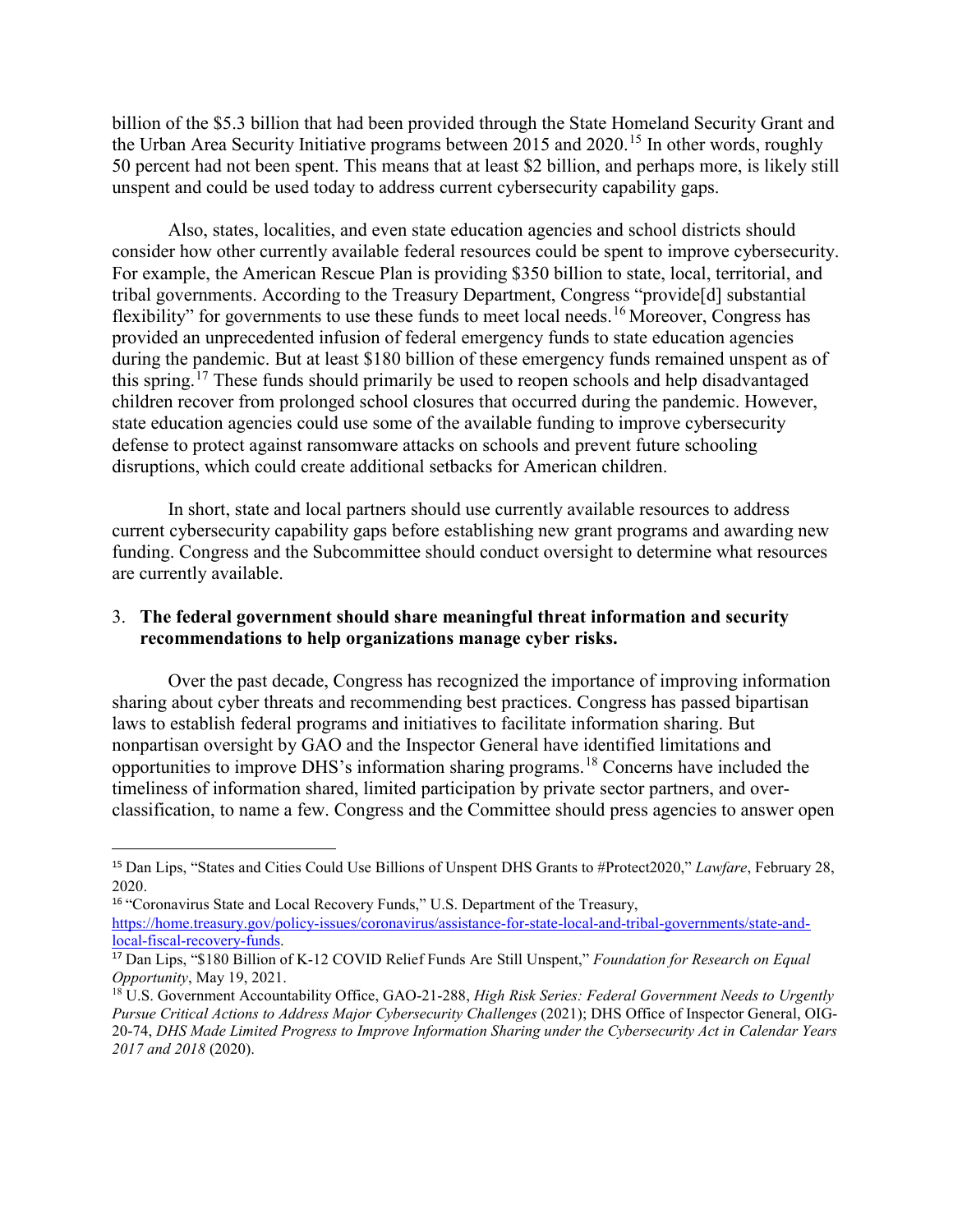watchdog recommendations. In addition to sharing information about cyber threats, Congress should require federal agencies to share meaningful information with state and local governments about potential vulnerabilities in the information technology ecosystem to improve their technology acquisitions and strengthen supply chain risk management.

Beyond information sharing, Congress should also focus on ways to leverage the federal government's expertise to help state and local governments understand and implement best practices. For years, security experts have recommended that the National Institute of Standards and Technology (NIST) help organizations improve cybersecurity practices by prioritizing the security controls in the cybersecurity framework. The framework includes a checklist of more than 100 recommendations, which offer high-level guidance that may be difficult for smaller organizations to fully implement.[19](#page-4-0) There is a growing consensus in the private sector that organizations must treat cybersecurity as an enterprise-wide risk management challenge.<sup>[20](#page-4-1)</sup> Helping organization identify which security measures to prioritize will help with risk management.

Above all, the federal government can help organizations use available resources to appropriately manage risks by providing clear and focused security recommendations. For example, the Biden administration recently issued a memo to American companies with five specific recommendations to prevent and prepare for ransomware attacks.<sup>[21](#page-4-2)</sup> President Joe Biden's May executive order also includes specific directions for improving information security at federal agencies, such as to "adopt multi-factor authentication and encryption for data at rest and in transit" within 180 days.<sup>[22](#page-4-3)</sup> These directions provide valuable security recommendations for non-federal partners, including state and local authorities.

## 4. **Congress and the Subcommittee should conduct a strategic review of national cyber threats and assess current and future resource needs to manage long-term cybersecurity risks.**

The recent attacks against state and local government agencies are only the latest serious cyber threats. For a quarter century, national leaders have warned that the United States faces increasing cyber threats jeopardizing American economic and national security. In 2018, the White House estimated that malicious cyber activity cost the United States economy between \$57 billion and \$109 billion in 2016.<sup>[23](#page-4-4)</sup> Beyond these estimated economic costs, the United States has suffered significant breaches that have undermined national security, such as the 2015 OPM hack and the 2020 Solar Winds breach. Looking forward, the Intelligence Community recently forecast that technological innovations will likely result in increasing competition in the cyber

<span id="page-4-0"></span><sup>&</sup>lt;sup>19</sup> "Cybersecurity Framework," National Institute of Standards and Technology, <https://www.nist.gov/cyberframework/framework> (June 16, 2021).

<span id="page-4-1"></span><sup>20</sup> National Association of Corporate Directors and Internet Security Alliance, *NACD Director's Handbook on Cyber-Risk Oversight* (2020), [https://nacdonline.org/insights/publications.cfm?ItemNumber=67298.](https://nacdonline.org/insights/publications.cfm?ItemNumber=67298)

<span id="page-4-2"></span><sup>&</sup>lt;sup>21</sup> Amanda Macias and Christina Wilkie, "Business leaders must take urgent action to counter ransomware threat, White House warns in memo," *CNBC*, June 3, 2021.

<span id="page-4-3"></span><sup>22</sup> The White House, *Executive Order on Improving the Nation's Cybersecurity* (2021).

<span id="page-4-4"></span><sup>23</sup> White House, *The Council of Economic Advisers, The Cost of Malicious Cyber Activity to the U.S. Economy* (2018).